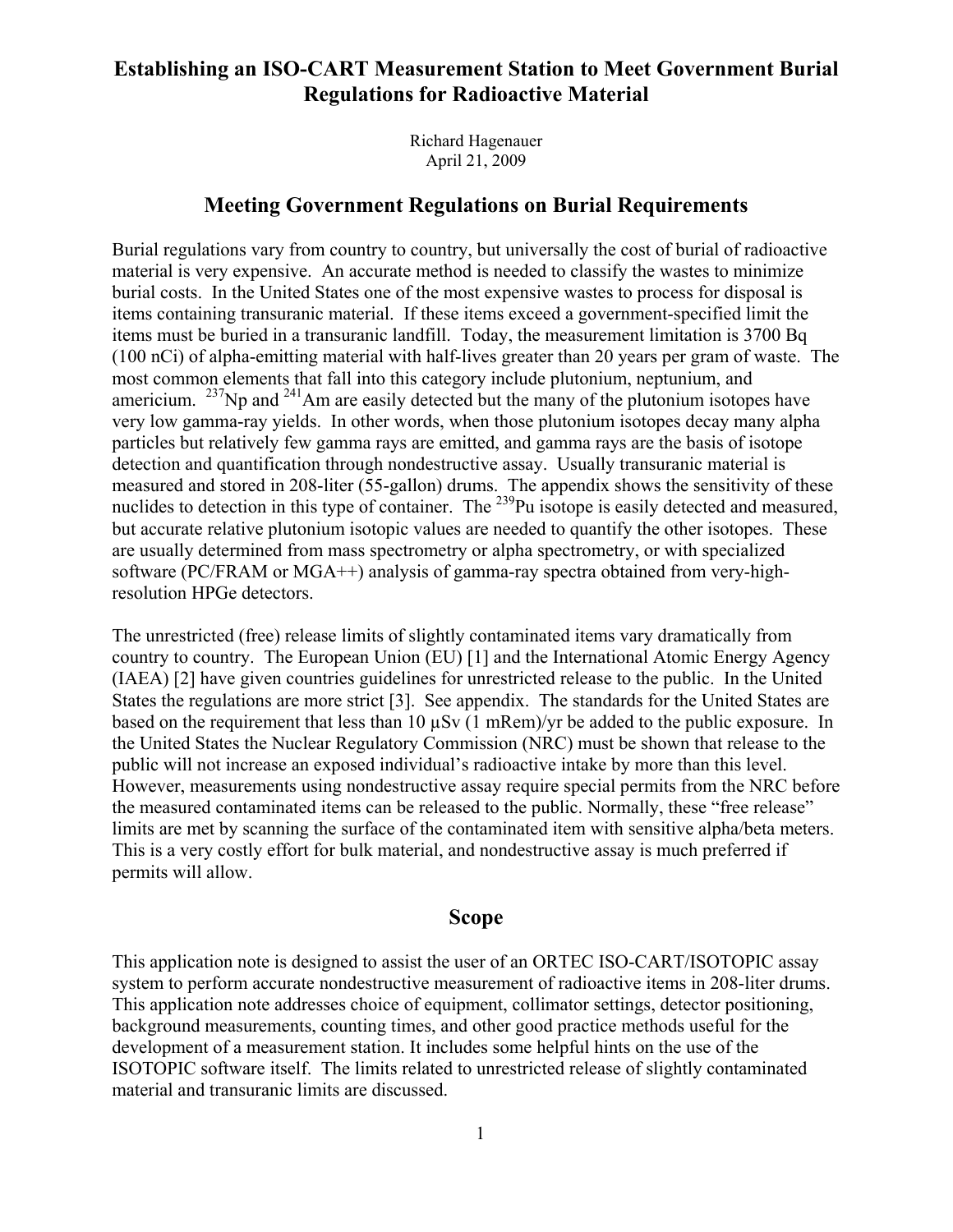Note the regulations may vary from country to country, facility to facility, and year to year. The user can refer to the appendix as a guide, but the limits in the appendix should not be used as definitive for your facility. The analyses from a measurement station can easily meet radioactive standards for burial at facilities with less restrictive limits.

## **Definitions**

*Field-of-View* - The entire detection range encompassed by the collimated detector when it is trained in a particular direction.

*Blank* - A prepared sample with no significant radioactivity whose size, density and average atomic number properties are similar to items being measured.

*Cross talk* – activity from a nearby item that is detected by the counting system.

*Detector/collimator assembly* – a detector surrounded by a shield that imposes a directional response on the collimated detector.

*Detector standoff* – Distance from the face of the collimator to the surface of the item being measured.

*K-edge* – regions of the spectrum where mass attenuation coefficients are rapidly changing with energy. For this note the K-edge is important for matrices containing large fractions of uranium or plutonium.

*Staging areas* – locations for storing items prior to/after measurements.

*MCB*- A term used to mean the signal processing electronics associated with a HPGe detector.

## **Choice of Equipment**

## **General hardware needs**

Below is a summary of items needed for a measurement station. Figure 1 illustrates such a station.

- (1) Detector/and acquisition electronics combination
- (2) Collimator
- (3) ISO-CART
- (4) ISO-turntable
- (5) ISOTOPIC software
- (6) Helpful options:
	- X-COOLER/ISO-CART bracket
	- Back-shield
	- Laser meter
	- Factory calibration
	- Heavy duty collimator
	- Scale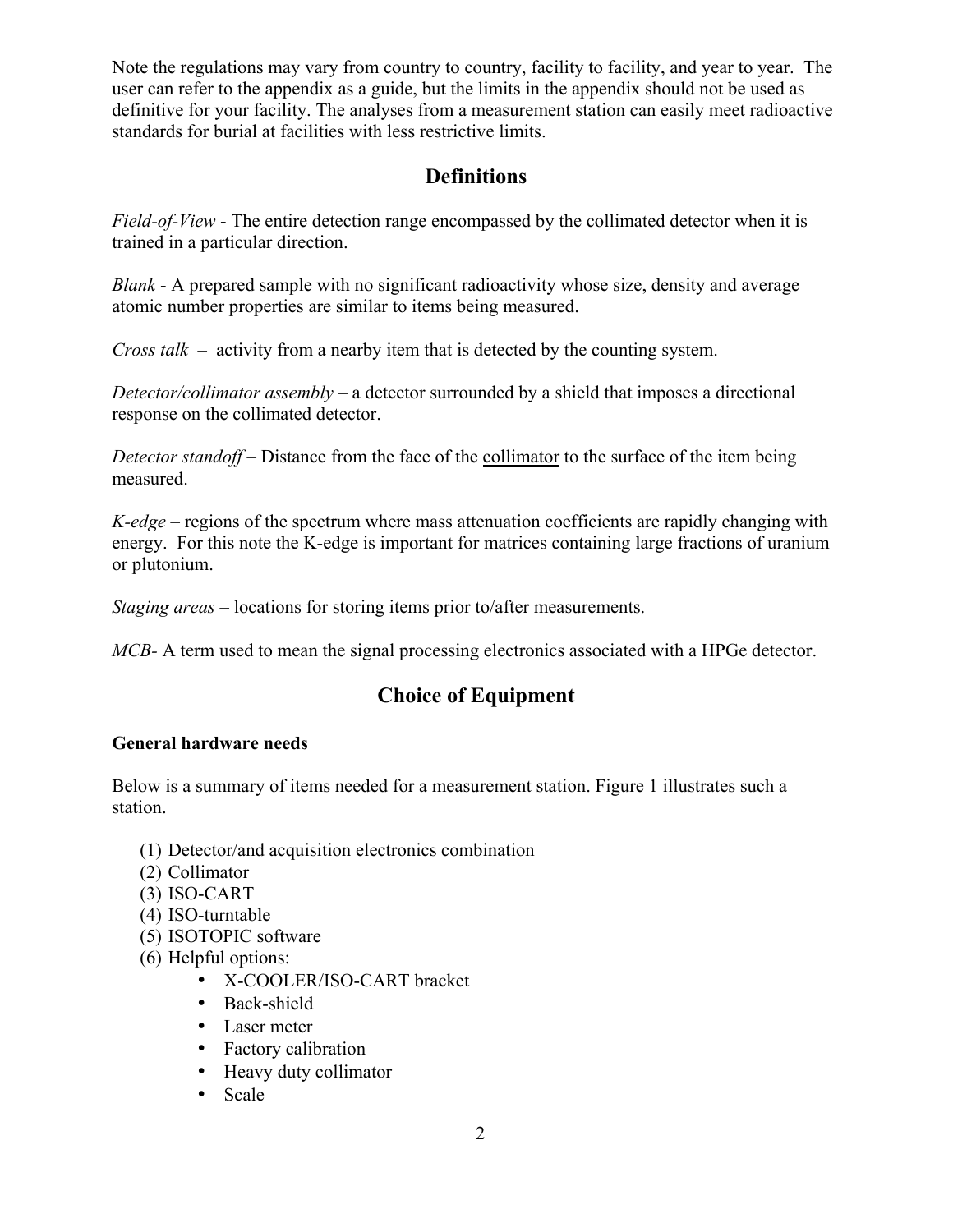• Wireless communications (for new trans-SPECs)



**Figure 1. A measurement station using a trans-SPEC.** 

## **Selecting a detector and acquisition electronics**

An important first decision in implementing measuring station is the selection of a detector. Large-volume detectors potentially offer better efficiency at both higher and lower energies, by virtue of their crystal length and crystal surface area, respectively. High-energy efficiency depends on both area and depth whereas, at lower energies, crystal surface area dominates crystal length parameters and the issue of contact thickness or dead layer can become a significant factor. Large-volume detectors have better peak-to-Compton ratios, which reduces the Compton continuum and improves detection limit.

P-type (GEM) detectors generally have a dead layer of germanium that attenuates low-energy gamma rays to an extent. This can reduce the efficiency for 59-keV gamma rays from  $^{241}$ Am by a factor ranging from 4 to 10. If  $^{241}$ Am or gamma rays of similar energies are of interest, this effect should not be ignored. The ORTEC FX-GEM and GMX detectors have ultra-thin entrance windows and consequentially good low-energy efficiency. See reference 4 for a good overview of the considerations to be used in choosing an HPGe detector. Note also that P-type detectors are more susceptible to neutron damage. Neutrons from items containing plutonium waste can damage a P-type detector much more quickly than an N-type detector. However, remember that most gamma-rays below 59-keV will be absorbed by the steel container and matrix of the 208 liter drum. Guidance on the thresholds for neutron damage thresholds can be found in Reference 5.

The detector-acquisition electronics combination from ORTEC can come in several different formats, a HPGe detector and an associated portable digiDART MCA is common. It can operate on AC power or battery. For fixed installed use, A HPGe detector and the DSPEC jr. 2.0 , a multichannel buffer, used in conjunction with a PC, is a good alternative when AC power is available.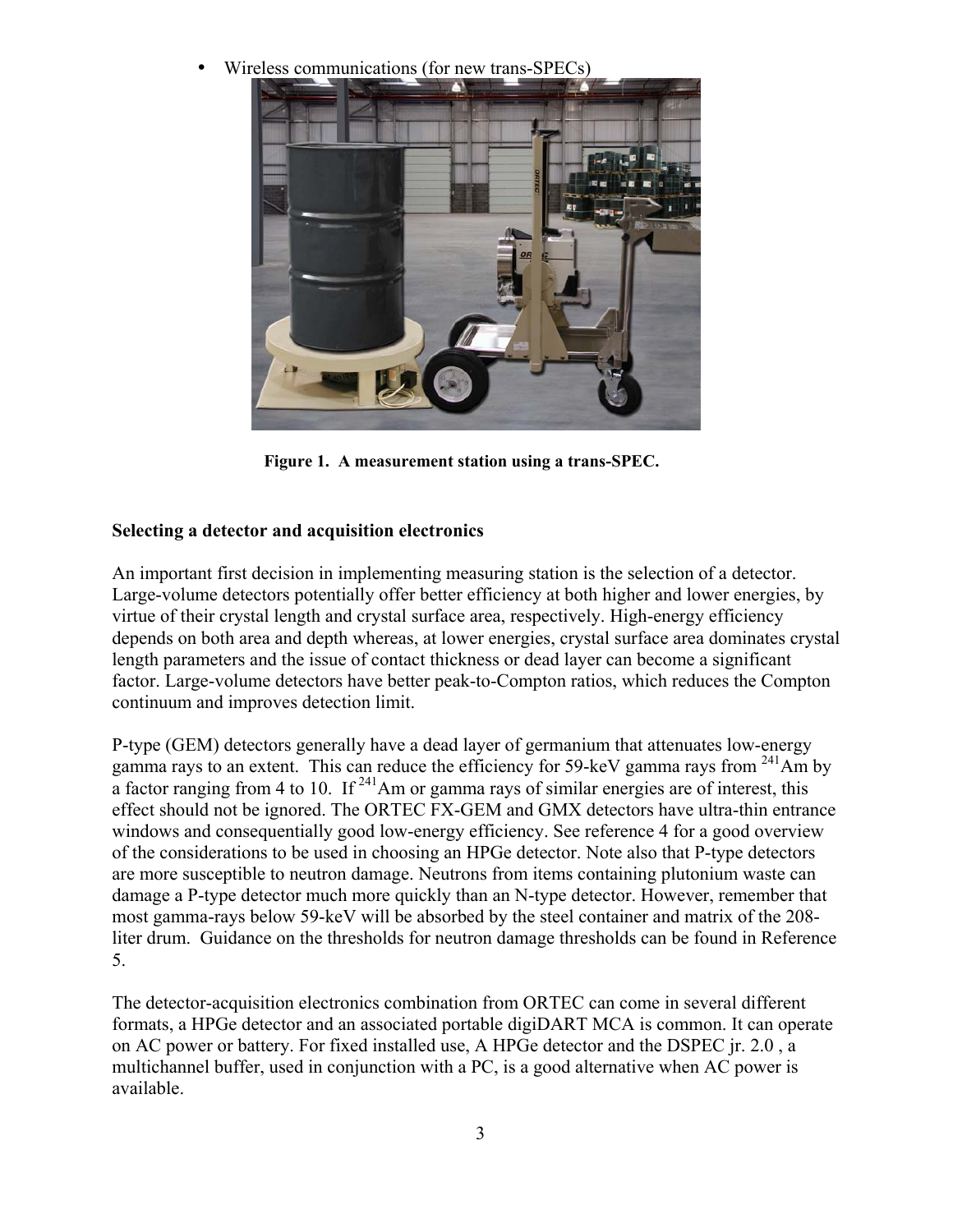More recently available, the ORTEC trans-SPEC-family instruments are completely integrated and portable HPGe spectrometers which include detector, acquisition electronics, and batterypowered cooling system in a small package. The trans-SPECs are light and readily portable from location to location. Two standard detector sizes are available. In a measurement station environment continuous power would likely be needed. Wireless communication can be implemented between the control computer and the trans-SPEC.

## **Cooling methods for HPGe detectors**

Most HPGe detectors are  $LN_2$  cooled. ORTEC ISO-CART systems are usually configured with a MOD-7 Dewar that will keep an HPGe detector cool the detector from 3 to 4 days.

In some facilities it is not convenient to keep  $LN_2$  on hand. The ORTEC X-COOLERs is designed as a static cooler system, powered from the mains. It is capable of cooling any size of ORTEC HPGe detector in a PopTop configuration. As long as electricity is available the X-COOLER will keep a detector at operating temperature. A special bracket (ISO-DCC-X) is need for the X-COOLER to keep the detector horizontal within the collimators.

## **The ISO-CART with choice of collimators**

The ISO-CART provides a portable platform for the measurement station. This cart allows the user to raise, lower, and change the angle of the detector/collimator assembly. See Figure 1. Ask for the ISO-CART brochure or visit the ORTEC website at:

## http://www.ortec-online.com/pdf/isocart.pdf

The heavy-duty ORTEC shield/collimator (SHD-3) attenuates a larger fraction of the ambient background than the lighter models and so is recommended unless weight is a major issue. With a thicker shield, lower sensitivities can be reached. Additional back-shields (2 cm of lead) are available that fit at the back of the preamplifier section of a PopTop detector.

Note that, in the case of an  $LN_2$ -cooled portable detector, the MOD-7 type of internal cryostat detector mount and the liquid nitrogen in the Dewar are equivalent to 5 cm (2") of lead for backshielding purposes.

For trans-SPEC models, additional shielding and collimation can be added.

## **Depth of Collimation**

The normal settings for the detector/collimator assembly are to position the detector within the collimator for a 2.5 cm (1 in.) recess. The standoff for the corresponding configuration will vary with crystal size. Use the *Field of View* subroutine located in the **Services** menu of the Operator Program to help to establish the detector standoff. Note that the detector crystal diameter will be needed. See Figure 2.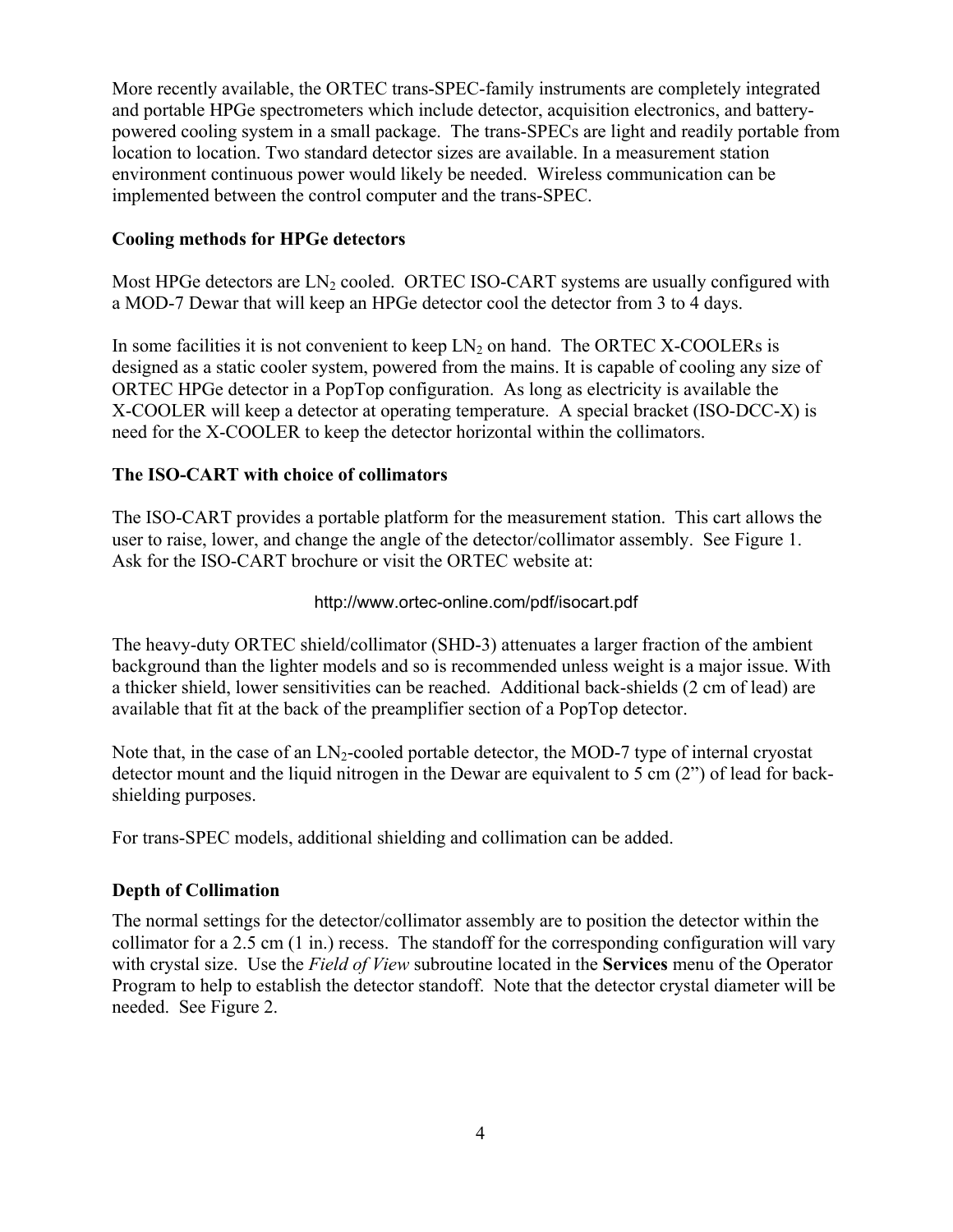| <b>R</b> . Field of View                        |                                                   |
|-------------------------------------------------|---------------------------------------------------|
| Detector Standoff<br>46.2<br>cm<br>er d         | 89<br>сı                                          |
| Configuration<br>Detector Standoff:<br>cm       | Collimator<br>Depth/Recess:<br>2.54<br>cm         |
| 46.2<br>Crystal Diameter:<br>(mm)<br>65         | Inner Diameter:<br>10.8<br>cm                     |
| Field of View (FOV):<br>89<br>cm                |                                                   |
| Parameter to Calculate<br>$C$ FOV<br>C Standoff | Length Units<br>$\subseteq$ cm<br>$\bigcirc$ inch |
| Calculate Standof                               | Exit                                              |

**Figure 2. ISOTOPIC subroutine used to help establish detector standoff.** 

#### **Additional options for a measurement station**

- ISO-SCALE: a digital floor scale with a capacity of 1000 lb and a 0.2% accuracy.
- ISO-LASERMETER: a laser distance meter used to establish an accurate (within 3 mm) distance from the collimator face to the inner container.
- ISO-TURNTABLE: rotates the sample waste drum to reduce matrix attenuation error.

## **Software Use Considerations**

In this section follows hints and suggestions to get the best performance for the ORTEC ISOTOPIC-32 (ISO-PLUS) software when carrying out drum assays.

### **Hints for setting up the library**

(1) Determine if the progeny activity needs to be reported. This is especially complicated with the actinides. Note that when a decay series is in equilibrium the progeny activity is identical to the parent activity.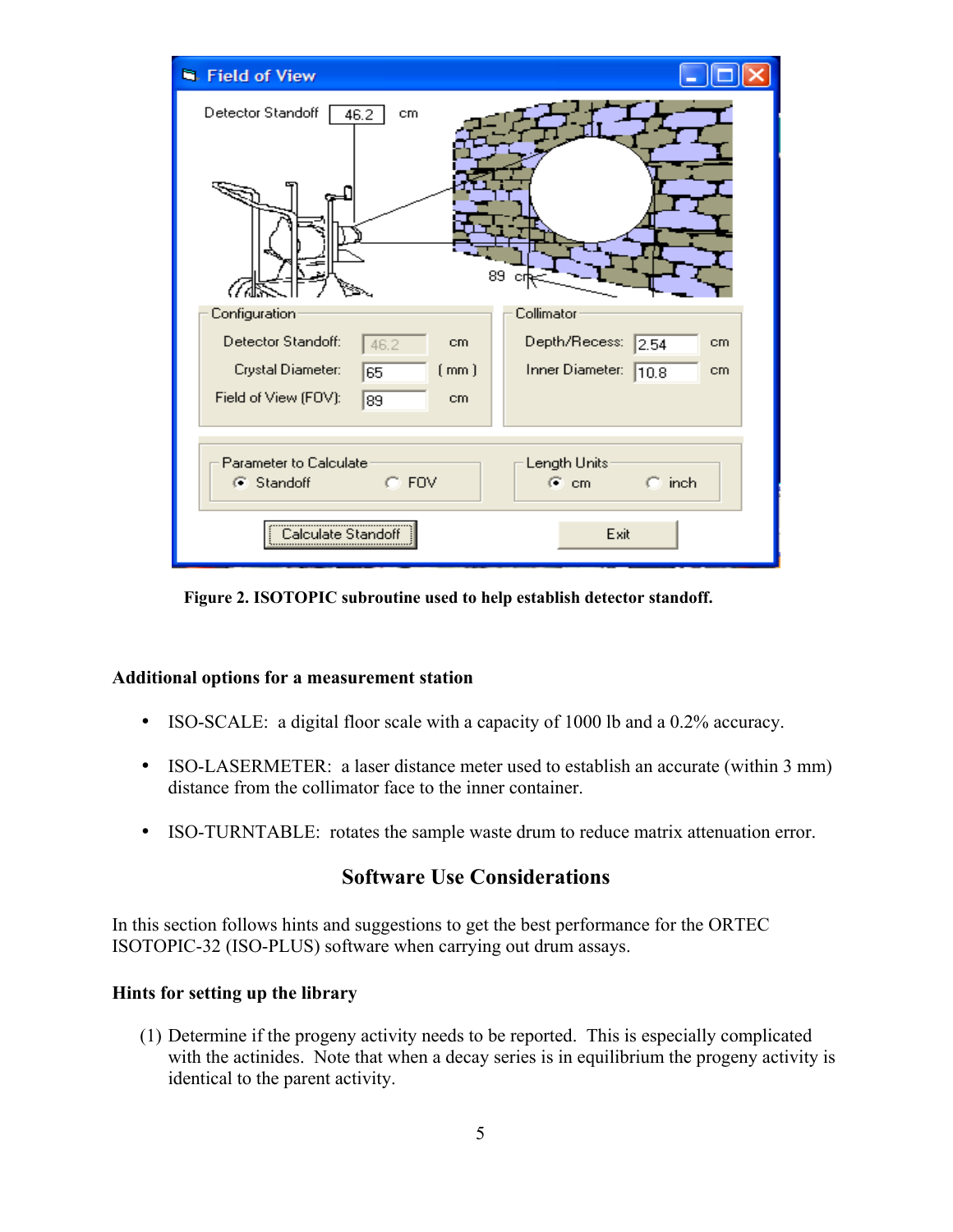- (2) For each radionuclide use only one reference gamma ray for each radionuclide, and position it at the top of the list within the library. This gamma ray should be well resolved from neighboring gamma rays and, if possible, of high energy. Higher-energy gamma rays penetrate the matrix better than lower energy gamma rays and therefore make excellent reference gamma rays.
- (3) Minimize the primary library to gamma rays that are likely to be seen in the spectrum.
- (4) Investigate unidentified peaks. Often gamma rays from this list are emitted from nuclides already in the library. To minimize the unidentified peaks reported in the analysis report and to keep the library uncluttered, include in the library every gamma ray ever (by radionuclide) seen at the facility, and leave out gamma rays that have never been seen. Note this implies library development for a particular measurement site will be somewhat continuous.
- (5) The automatic energy calibration option works well if the library is simple and does not contain many low-energy gamma rays. If necessary, you can prepare an additional simple library containing at least five gamma rays found it each sample, spaced throughout the energy range likely to be encountered. Use this library for automatic energy calibration when needed.
- (6) Add "key gamma" flags as necessary to reduce the reporting of false positive radionuclides. The first gamma ray listed in the library is automatically a "key gamma."

### **Developing the configurations**

Three templates are used to develop a configuration. An example 208-liter drum configuration is included in the default ISOTOPIC database. The only changes needed for the first template are the estimated matrix density and matrix material. For the next template, only the counting times is needed. The third template is very important. See Figure 3. Make the following changes.

- (1) Enter the detector crystal parameters. These are important to establish the efficiency and the detector field of view.
- (2) Enter the proper collimator information. Detector recess is very important.
- (3) Enter the proper standoff and detector height position. Note that standoff is determined by measuring the distance from the collimator front to the outer container.
- (4) When possible, the detector calibration parameters should be entered into each detector through the MCB. If it has been done properly, then each spectrum should have the calibration information "pasted" onto the spectrum and no entry is needed in the calibration file field.
- (5) Enter the proper PBC table.
- (6) Verify that the detector orientation option selection is correct.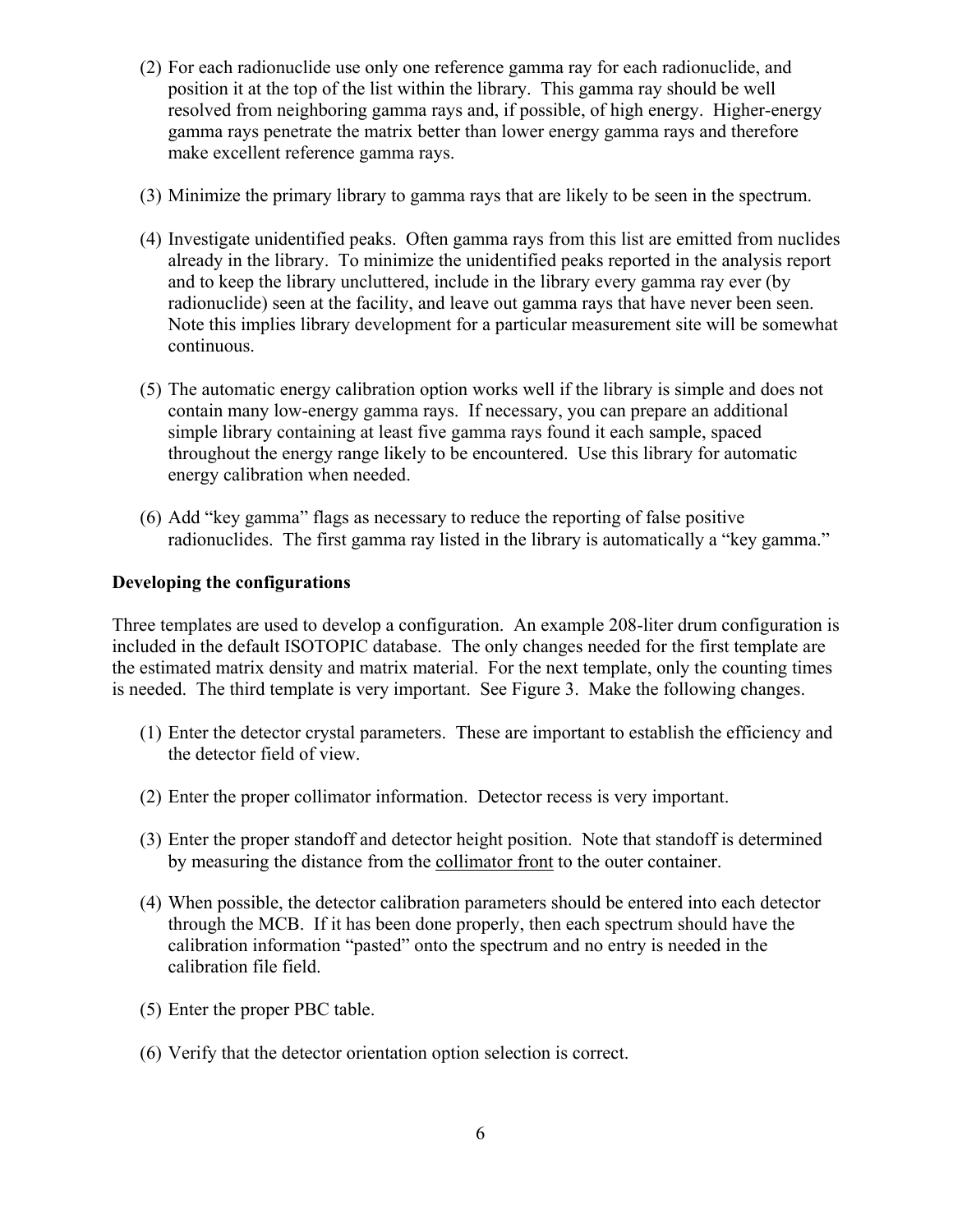| <b>Isotopic Settings - Detectors</b>                                                                                                                                                                                                                                                                                                                                                                                                                                          |  |
|-------------------------------------------------------------------------------------------------------------------------------------------------------------------------------------------------------------------------------------------------------------------------------------------------------------------------------------------------------------------------------------------------------------------------------------------------------------------------------|--|
| Diameter<br>Height<br>Standoff<br>Detector<br>Height<br>Container Wall                                                                                                                                                                                                                                                                                                                                                                                                        |  |
| Detector 1 of 1<br>Crystal Dimension (in mm)<br>Length:<br>Diameter:<br>Name:<br>001 Detective EX 1<br>$PType \nightharpoonup$<br>50<br>65<br>Type:                                                                                                                                                                                                                                                                                                                           |  |
| Detector Configuration<br>Detector Collimator<br>Orientation: C Front C Side C Top<br>Weighting:<br>1.0<br>No Collimator<br>Offset from Edge: 0.0000<br>Detector Height:<br>45.7200 cm<br>cm<br>Depth (Recess): $\sqrt{2.54}$<br>cm<br>Detector Standoff (Distance from Collimator Front to Inner Container)<br>Thickness: $\boxed{12}$<br>cm<br>Standoff:<br>46<br>cm<br>Calculate<br>Inner Diameter: 10.8<br>cm<br>Collimator Material<br>Calibration File:<br>$\mathbf{r}$ |  |
| $C$ Pb<br>$C$ Fe<br>$C$ W<br>PBC File:<br>C:\User Compiled files\Background PBC files\Best KCL backs<br>$<$ Back<br>Cancel<br>Next<br>Finish                                                                                                                                                                                                                                                                                                                                  |  |

**Figure 3. Template used to establish the detector parameter and standoff information.** 

#### **Working with the fine-tune adjustments**

When an item being measured is initially modeled, it is assumed that the activity within the matrix is homogeneous. In practice, however, this is seldom the case. The analysis will be affected in several ways.

- (1) Frequently, activity in a waste item is located in a few hot spots or near the bottom of the drum; or the item may have many air pockets where gamma activity attenuation is much less than the attenuation the average density would predict.
- (2) Note also that gamma rays will likely penetrate the container at an angle that is not normal to the detector. Thus, the container attenuation will be greater than is generally predicted based on the wall thickness only.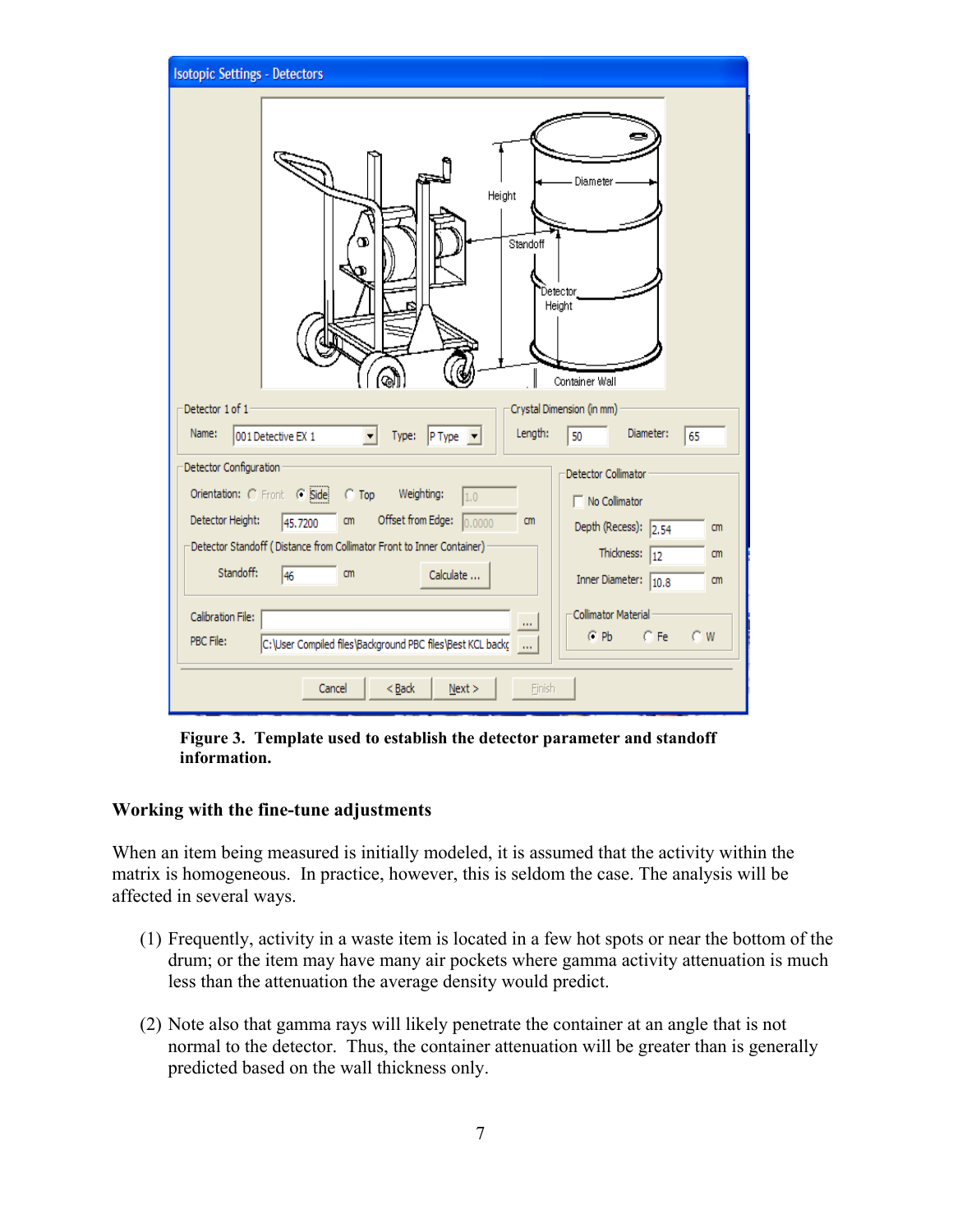(3) Heavy elements such as uranium and plutonium often include self attenuation. The matrix mass attenuation coefficients sometimes need to include contributions from uranium or plutonium.

The ISOTOPIC software has a fine-tune adjustment feature that will permit the user to vary the density, container thickness and heavy element contributions. The user must then decide how much of these adjustments are necessary from each of the contributions. It is difficult to determine how much of each contribution is necessary. However, the sum of all the corrections should allow gamma rays from the same radionuclide to show the same activity if the modeling estimates are the correct. This is graphically presented in a graph of % deviation from the reference gamma-ray activity vs. energy as shown in Figure 4.



**Figure 4. Fine-tune model adjustments.**

*Be careful with your adjustments.* Do not increase the density of the sample to more than twice the average density of the sample or decrease it to less than half the average density. Usually, container thickness is the last fine-tune adjustments to make. Note also that the effective container thickness will always be greater than the measured thickness because most gamma rays processed by a detector enter from an angle. However do not increase the thickness by more than 50% of the actual thickness.

### **Special helps with uranium analysis**

Frequently the wt%  $^{235}$ U is known by the facility with high accuracy. This information can be used to obtain more accurate uranium results by normalizing the activity to <sup>235</sup>U results. For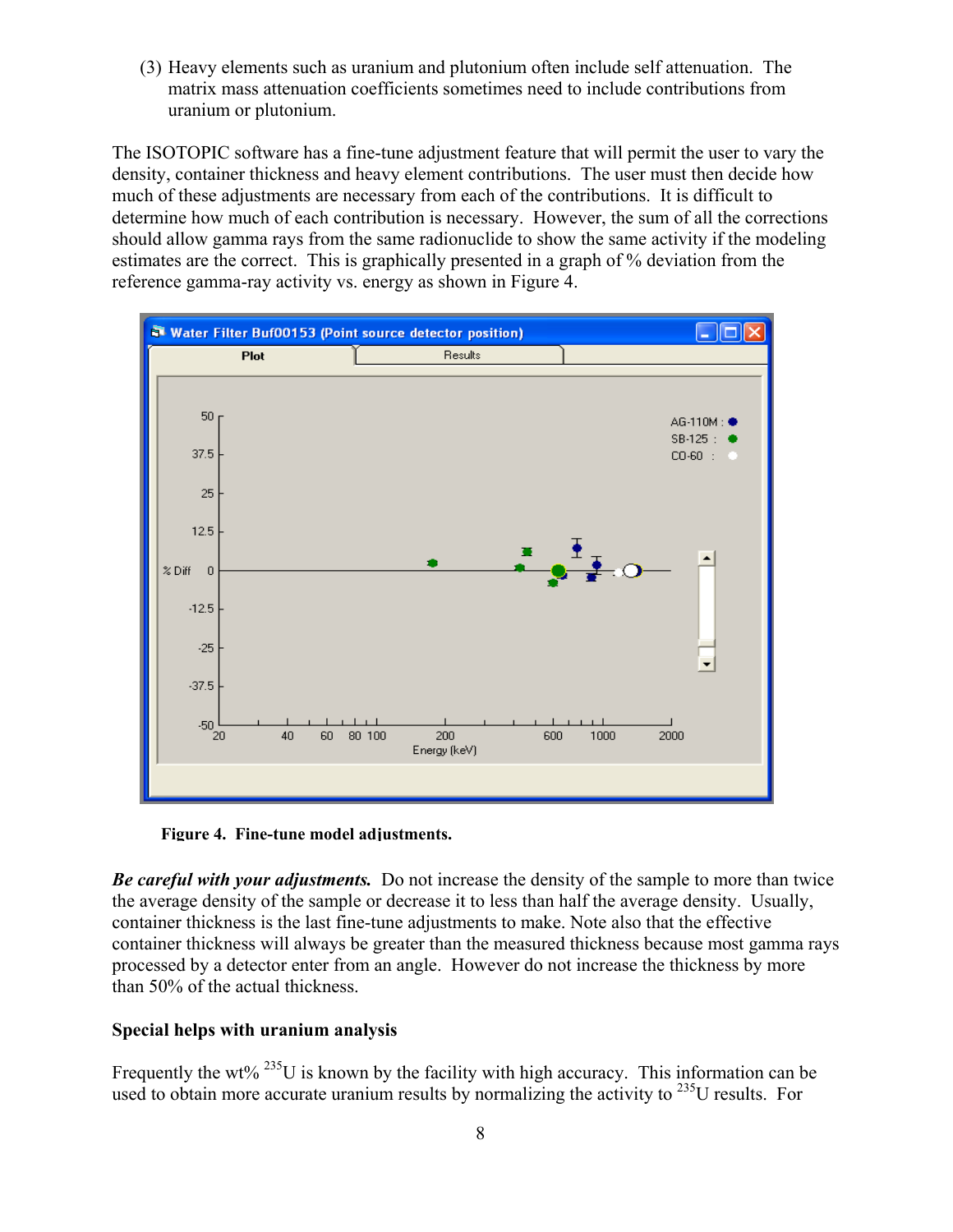example, if it is known to high accuracy that the wt%  $^{235}$ U is 5.0% and the analysis results report 5.0 grams of 235U. The 238U value can be forced to 95.0 grams. See Figure 5.

| <b>Analysis</b>                                                                     | <b>Uranium/Plutonium</b> |              | Report       |
|-------------------------------------------------------------------------------------|--------------------------|--------------|--------------|
| Uranium Isotopic Weight Fractions                                                   |                          |              |              |
| <b>C</b> Use Entered Value                                                          | $U-234$                  | ,001         |              |
| C Determined from Spectrum                                                          | $U - 235$                | .05          | $(+/-)$ .002 |
|                                                                                     | $U - 236$                | lо           |              |
| All uranium isotopes with<br>weight fractions entered will<br>be referenced to U235 | $U-238$                  | 0.949        |              |
|                                                                                     | Total                    | $\mathbf{1}$ |              |
| Pu Isotopic Weight fractions                                                        |                          |              |              |
| <b>C</b> Use Entered Value                                                          | Pu-238                   | 0.0019       |              |
|                                                                                     | Pu-239                   | 0.7095       |              |
| C Determined from Spectrum                                                          | Pu-240                   | 0.2458       |              |
|                                                                                     | Pu-241                   | 0.0328       |              |
|                                                                                     | Pu-242                   | 0.00975      |              |
|                                                                                     | Total                    | 0.99975      |              |
|                                                                                     |                          |              |              |

**Figure 5. Entering the wt fraction uranium and plutonium isotopes.** 

To use this feature, click on the Uranium/Plutonium tab in the analysis template and enter the weight fraction <sup>235</sup>U. The same principle applies to plutonium. <sup>239</sup>Pu is easily determined, however, the other plutonium isotopes are much more difficult to analyze. If the weight fraction of plutonium isotopes is known, this feature should be used.

## **Common Measurement Mistakes**

#### **Background measurements**

Taking a background measurement is not as simple as it seems. One of the common mistakes is to measure a background with the detector in place but without a sample. This will give an artificially high background because the item being measured will mask some of the background activity. The best method is to position and measure a blank, and to develop a peaked background correction (PBC) table. The matrix of the blank should be as free as possible of radioactivity yet contain the same gamma absorbing material and density that a sample item is likely to have. If the PBC table is to be used for many samples, take a long (overnight) count for your PBC table so there is no significant bias introduced to all the samples.

If the radioactive items in the staging area are contributing significantly to the background, then no items should be moved into or out of that area while measurements are being taken. Try to position the staging area as far as possible from the measurement station area.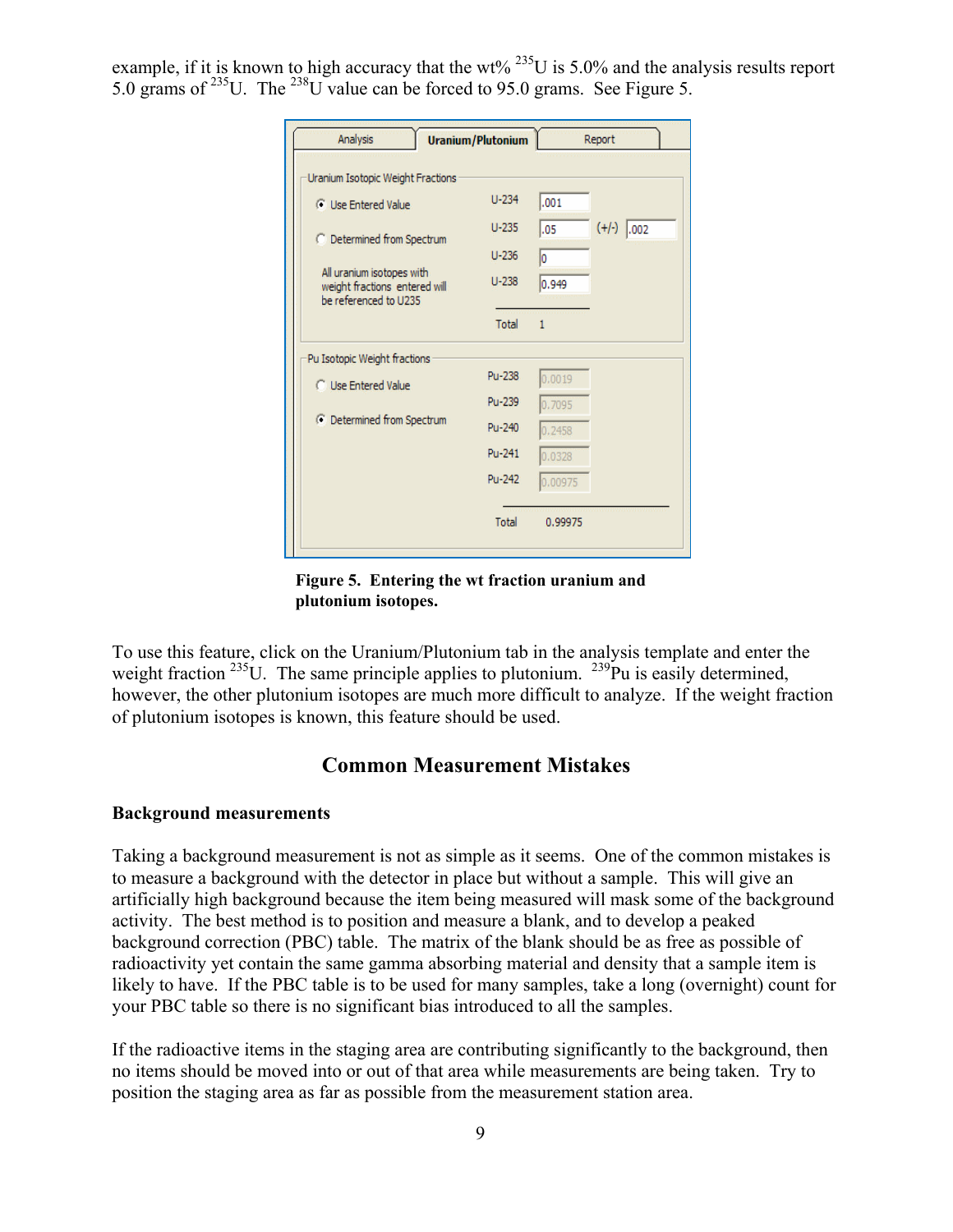Caution should used when deciding the location of a staging area. If one hot item in the staging area is contributing significantly to the background, a special background should be taken to account for this contribution. Ambient radiation monitors may alert the user that an especially radioactive item is located in the staging area and a special background should be taken.

Likewise, if counting stations are positioned close together, crosstalk could may occur between the detectors of those stations. Thicker collimators are recommended to minimize this effect.

#### **Measuring on the opposite side of the container**

Nuclear waste is very nonhomogeneous and, for large containers, matrix attenuation corrections dominate the correction factors. If drums can be rotated during measurement the matrix "appears" to be more homogeneous to the detector. This does not solve the geometry error of different activity levels within a drum, however, the geometry correction factor error is usually less than the matrix correction factor error.

It is very important to measure the opposite side of the drum if it cannot be rotated. When modifying the configuration in ISOTOPIC, configure this instance as two detectors (positions).

#### **Minimizing uncertainty**

There are several measurement techniques that can be used to minimize the measurement uncertainty. These can be characterized by minimizing the correction factors. These hints will be help in making decisions:

- (1) Counting statistics are seldom a major contributing factor to the overall uncertainty. Increasing the item-to-detector distance will improve the geometry correction but reduce the sensitivity.
- (2) Avoid collimator corrections if possible. Position the item at the distance shown in Table 1 or greater so that these corrections do not vary from 1.00 (no correction).

#### **Sample fill height**

Uncertainty in effective matrix density is one of the largest sources of measurement uncertainty. Measured results from containers improperly assumed to the full will be biased low because the average density is computed based on the volume of a full drum. To minimize this effect, it is good practice for facilities to fill the containers to be measured prior to measurements. To determine the height of the contents without opening the drum, perform simple transmission measurements using a low-energy transmission source. Position the source on one side of the container and use a collimated NaI detector on the other side. When both are moved down the container, such that the collimated detector can always "see" the transmission source, a drop in count rate will reflect the top level of the matrix. Note that activity of the item being measured will contribute to the transmission source measurement, thus the transmission source should be hotter than the sample.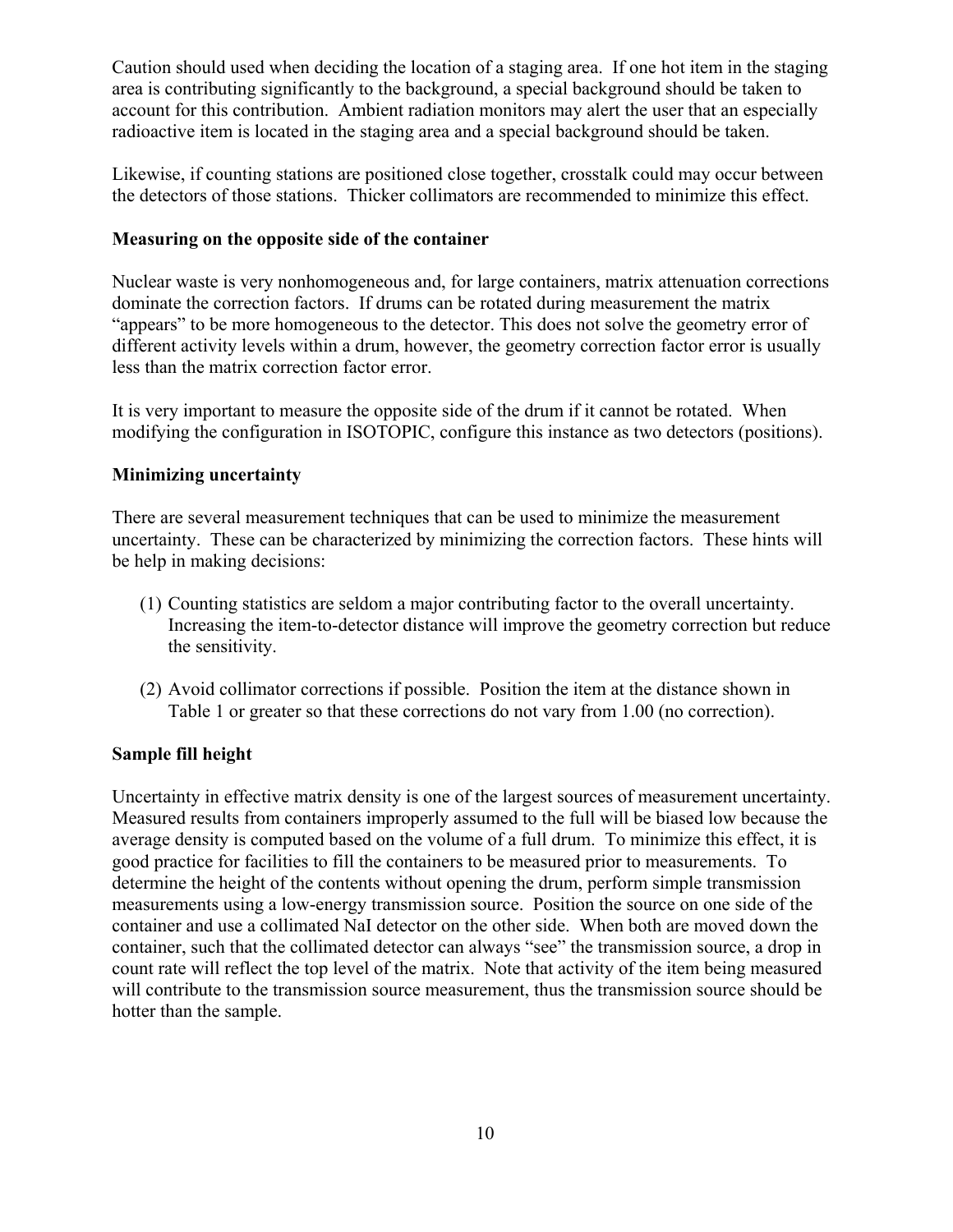## **System Performance**

What system performance can be expected? This is not a trivial question. System performance depends on:

- (1) Gamma-ray yield and detectability of the nuclides of interest
- (2) Homogeneity of the matrix
- (3) Matrix density
- (4) Container uniformity
- (5) Properly identified fill height
- (6) Detector specifications
- (7) Shielding
- (8) Count time
- (9) Environmental background

The first five items are generally beyond the control of the operator while the last four can be, with care, improved or optimized.

One often overlooked consideration is that of specific activity detection limits, such as Bq/g. For higher density items attenuation is increased, but the increase in mass of the matrix may help the specific activity detection limit.

## **Typical Results**

The appendix provides some indicative results in terms of Minimum Detectable Activity (MDA) (see column 3) in comparison to some common release limits. These were made with a 77% HPGe detector and, in general, "bigger is better" in terms of detector efficiency. The MDA can be improved and systematic errors due to nonhomogeneity reduced by making multiple measurements of a single sample either sequentially with a single detector or simultaneously with multiple detectors and using the ISOTOPIC average MDA feature.

## **Conclusion**

A collimated ISO-CART with a large HPGe detector can meet or exceed the measurement requirements for burial of radioactive material. However, because the slightly contaminated material is normally nonhomogeneous, special permits must be granted for unrestricted release of slightly contaminated material. For separation of transuranic waste into the proper waste category, measurements performed with the ISO-CART/ISOTOPIC system exceed the required specifications.

Additional helpful information can be found the *Getting Started in ISOTOPIC 4.x* installation and startup guide.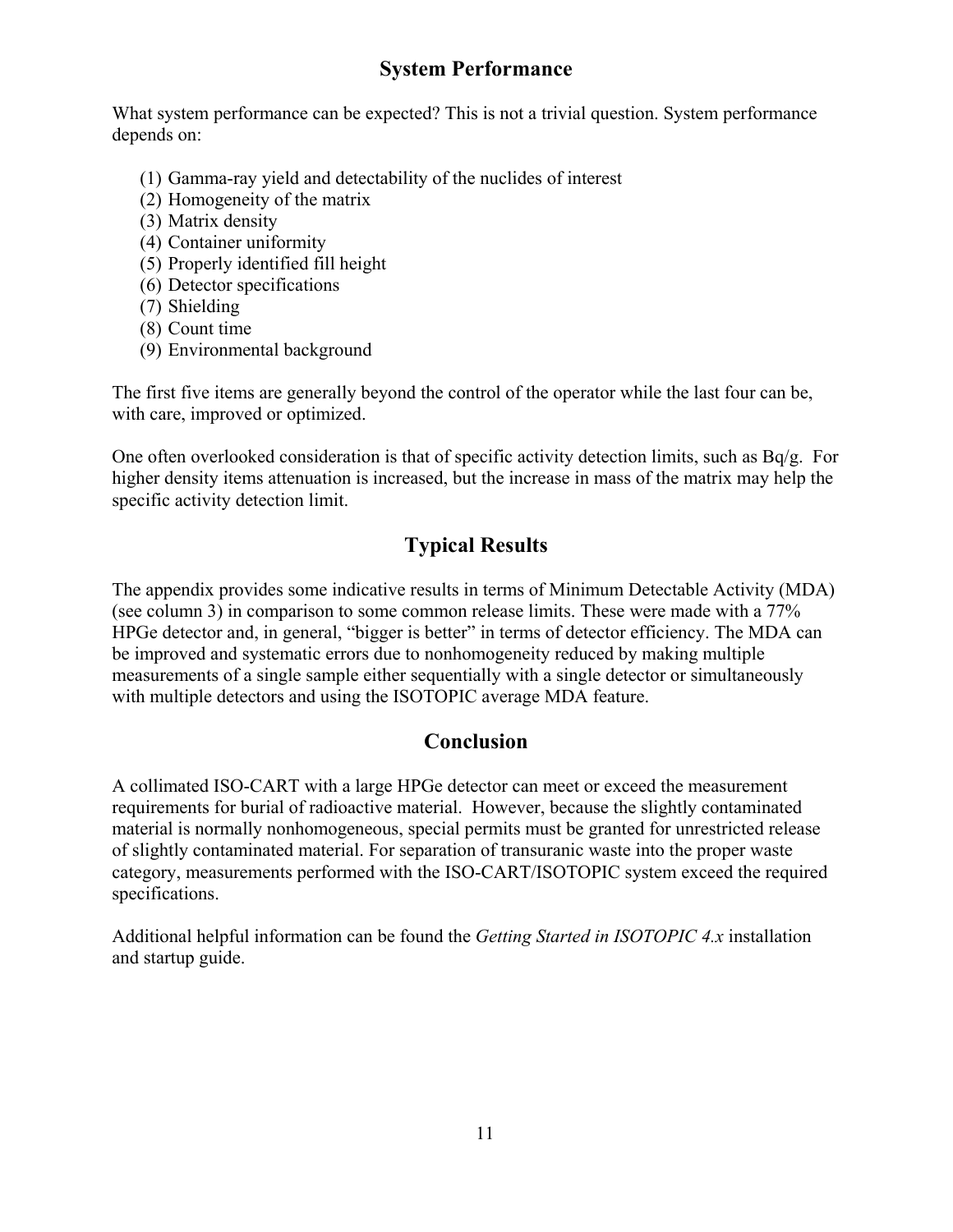## **References**

- 1. European Communities, *Laying Down Basic Safety Standards for the Protection of the Health of Workers and the General Public Against the Danger Arising from Radiation*, Luxembourg, Council Directive 96/29/EURATOM (MAY 1996).
- 2. International Atomic Energy Agency, *Clearance Levels for Radionuclides in Solid Materials-Application of Exemption Principles*, Vienna, IAEA-TECDOC-855 (1996).
- 3. Nuclear Regulatory Commission, *Radiological Assessments for Clearance of Equipment and Materials from Nuclear Facilities*, Washington, D.C., NUREG-1640 (2003).
- 4. *The Best Choice of High Purity Germanium (HPGe) Detector*, ORTEC application note, http://www.ortec-online.com/pdf/best\_choice\_det.pdf.
- 5. *Neutron Radiation Damage in Germanium (HPGe) Detectors*, ORTEC application note, http://www.ortec-online.com/detectors/photon/a8.htm.